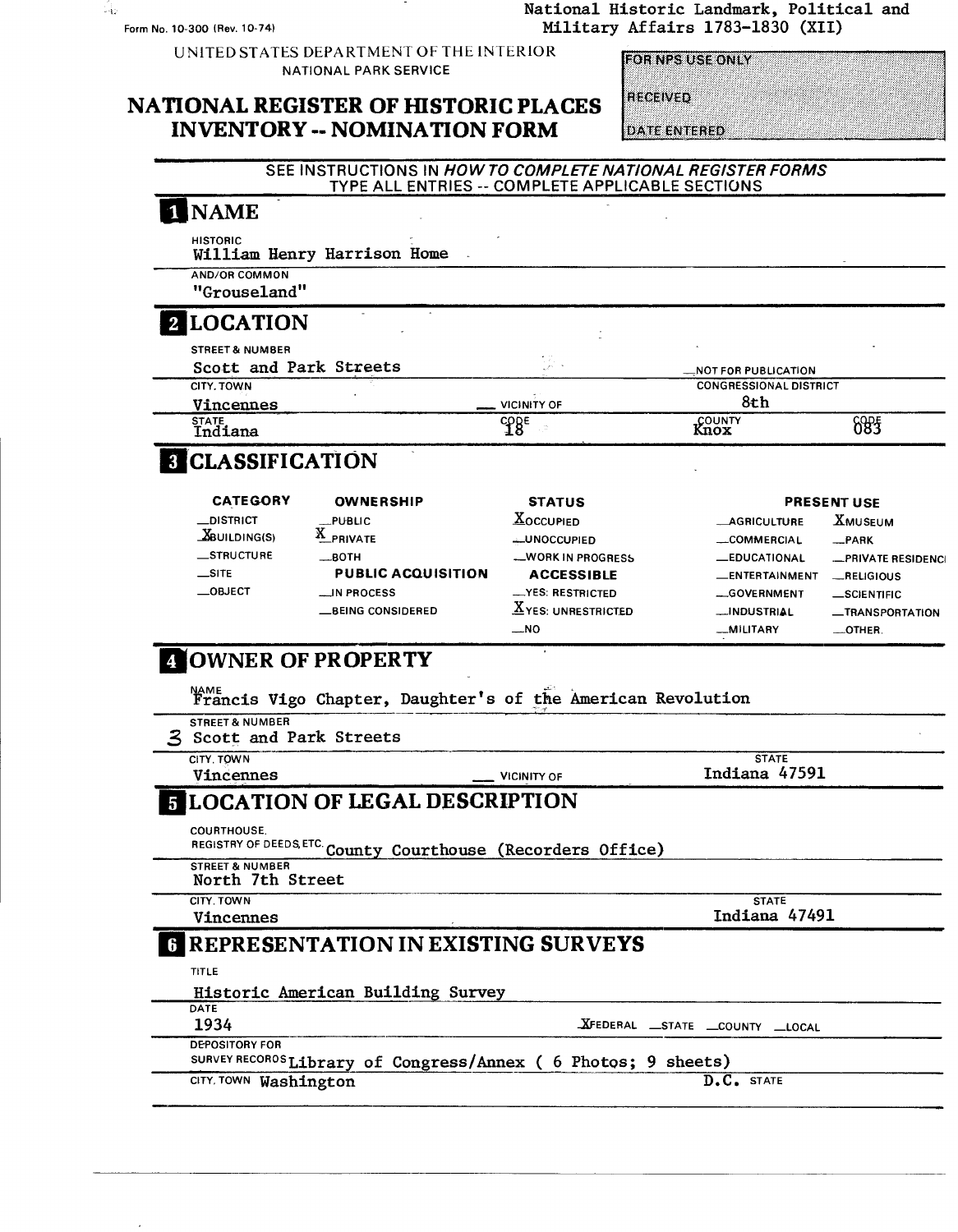

|           | <b>CONDITION</b>    | <b>CHECK ONE</b>   | <b>CHECK ONE</b>       |       |
|-----------|---------------------|--------------------|------------------------|-------|
| EXCELLENT | <b>DETERIORATED</b> | <b>__UNALTERED</b> | <b>X</b> ORIGINAL SITE |       |
| __GOOD    | __RUINS             | ALTERED            | $-MOVED$               | DATE_ |
| $-FAIR$   | <b>__UNEXPOSED</b>  |                    |                        |       |

DESCRIBE THE PRESENT AND ORIGINAL (IF KNOWN) PHYSICAL APPEARANCE The William Henry Harrison Mansion, knownas "Grouseland" is located on the north corner of Park and Scott Streets on a half-city block lot. It is about 100 yards from the Wabash River and built in the style of an old Virginia plantation mansion. It was once the center of a 300-acre estate and the hub of activity of the Harrison family.

The main house, containing 26 rooms, is 60 by 75 feet, two stories high with basement and attic. Practically all the material used in the construction of the house, with the exception of the doors, stairways and windows, was:fashioned by hand from local resources. The limestone foundation blocks were quarried near Fort Knox and the 200,000 bricks were made from clay on a near-by farm. The massive wooden joists and studdings were fastened together with hand-forged nails and thousands of wooden pegs. There are 13 fireplaces with richly carved mantels. On the left of the first-floor hallway is Harrison's old council chamber and on the right the living room, now the dining room.

In 1949 a major program of restoration was begun. The object was to return the home to its appearance during Governor Harrison's occupancy after a century of alterations, additions and decay. It had passed out of the hands of the Harrisons in 1850 although it had been lived in by them only for ten years after if was built in 1803-04. Later owners used the building as a hotel and part-time granary. In 1860 it was again used as a residence. In 1909 the Francis Vigo Chapter of the Daughters of the American Revolution has placed extensive financial resources in the restoration of "Grouseland." Though very few of the furnishings are William Henry Harrison pieces, they do date from the period and have been painstakingly selected for simplicity and authenticity. In addition to the dining room and parlor on,the first floor, there is a library and gift shop in the rear of the house. The library houses a collection of volumes on the history of the county some quite rare and valuable. The second floor contains bedrooms, exclusively, and an interesting passageway to the rear section of the house. The basement is presently used by the D.A.R., Francis Vigo Chapter, as its headquarters. Plans call for the acquisition of Florence Hall from Vincennes University and its use as headquarters for the chapter.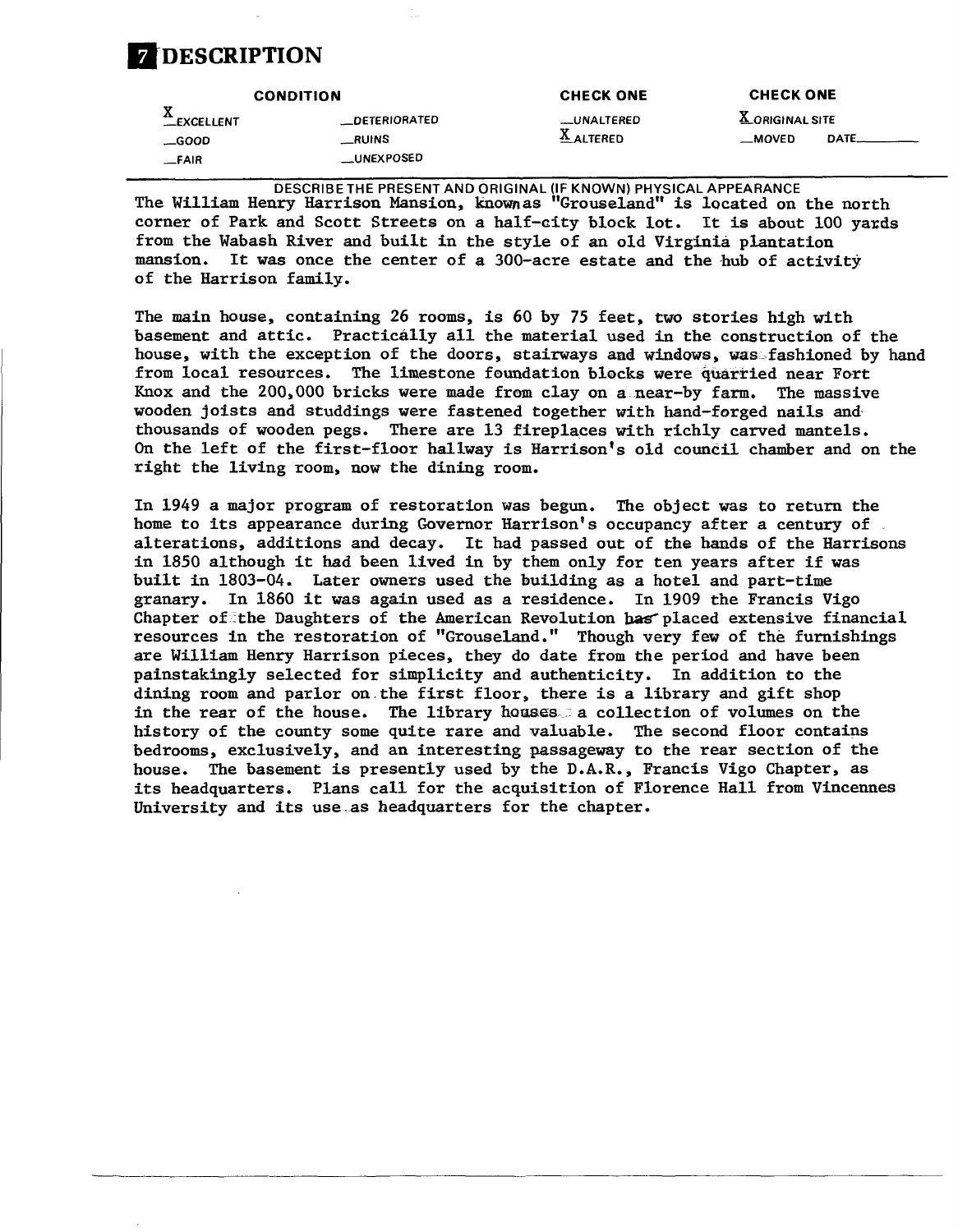

### **PERIOD**

#### **AREAS OF SIGNIFICANCE -- CHECK AND JUSTIFY BELOW**

**—PREHISTORIC — 1400-1499 — 1500-1599 —1600-1699 — 1700-1799 J§ 800-1899 \_ 1900- —ARCHEOLOGY-PREHISTORIC \_ARCHEOLOGY-HISTORIC \_AGRICULTURE —ARCHITECTURE \_ART —COMMERCE —COMMUNICATIONS \_COMMUNITY PLANNING —CONSERVATION \_ECONOMICS —EDUCATION —ENGINEERING —EXPLORATION/SETTLEMENT —INDUSTRY —INVENTION —LANDSCAPE ARCHITECTURE —LAW —LITERATURE EMILITARY —MUSIC \_PHILOSOPHY —^POLITICS/GOVERNMENT \_REtlGION —SCIENCE \_SCULPTURE \_SOCIAL/HUMANITARI —THEATER —TRANSPORTATION —OTHER (SPECIFY)**

# **SPECIFIC DATES 1804\_1812 BUILDER/ARCHITECT**

### **STATEMENT OF SIGNIFICANCE**

"Grouseland" was the home of William Henry Harrison from around 1804 until 1812, during which time Harrison was Territorial Governor of Indiana and foremost defender of white settlement against the Indian tribes who attempted to block the White tide of westward expansion. At Grouseland were held a number of highly important conferences with the Indian nations of the Old Northwest. .Here the great Red leader Tecumseh warned that his people would take arms against white encroachment. In 1811, from Grouseland, Harrison mounted the offensive which reached its climax at the bloody Battle of Tippecanoe, when Teeumseh's followers were defeated and the Indian leader was thwarted in his efforts to unite the various tribes against the advancing whites. From Grouseland Harrison went to assume command of the America forces in the Northwest in the Warsof 1812. The ensuing campaign in the Ohio Territory prevented the penetration of the British and Indians and forced their retreat into Canada. Thus, after years of diplomatic struggle and frontier warfare, the Old Northwest was secured for the United States.

### Biography

William Henry Harrison was born February 9, 1773 on the Berkeley Plantation in Charles City County, Virginia. Benjamin was the third son born to Benjamin and Elizabeth Bassett Harrison. Young Benjamin received his early education at home. In 1787 he entered Hamden-Sidney College and took up the study of medicine. After only a few months Harrison proceeded to Philadlephia rwhere he studied under Dr. Benjamin Rush. After his father's death in August 1791, his interest shifted and Harrison entered the army where he was granted a commission of ensign in the First United States Infantry. This began the career that was to span a half century of public service.

Harrison made quick advance in the military rising to the rank of lieutenant and acting as aide-de-camp to General "Mad" Anthony Wayne in the Battle of Fallen Timbers. Upon the conclusion of the Treaty of Green Ville in 1795, Harrison was stationed on guard duty at North Bend and subsequently at Fort Washington (now Cincinnati). In that same year he married Anna Symmes. In 1798 he resigned his commission in the military and was appointed secretary of the Northwest Territory. The following year the territory advanced to the second grade of Government and Harrison was elected as its first delegate to the Congress. As chairman of the committee on public lands, Harrison was instrumental in the passing of the act that provided for the division of the Northwest Territory into Indiana and Ohio. He likewise reported the bill out of committee which became the land act of 1800. On May 12, 1800, Harrison was appointed Governor of Indiana and for the next twelve years his career runs parallel to the history of this region.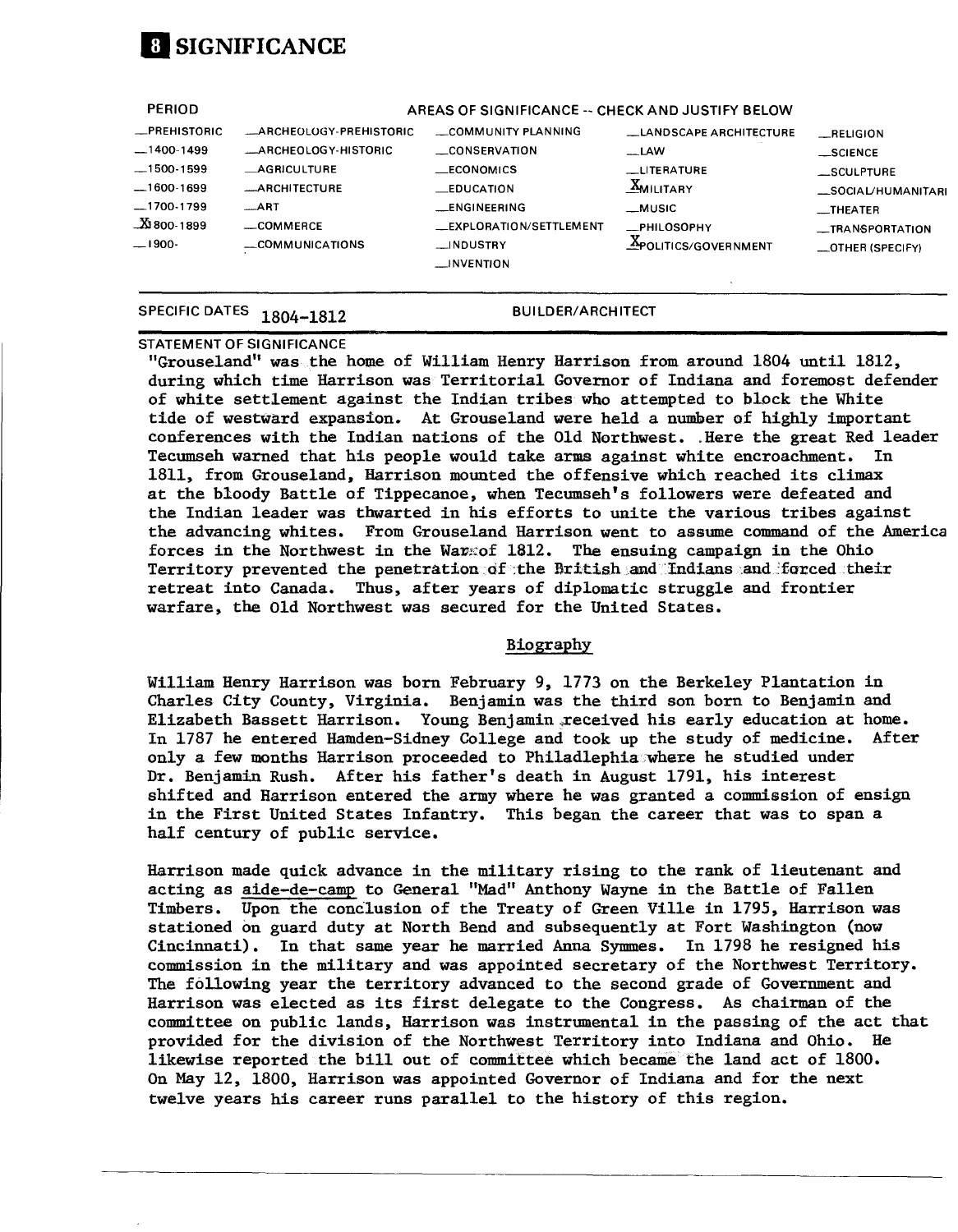### **UNITED STATES DEPARTMENT OF THE INTERIOR NATIONAL PARK SERVICE**

# **NATIONAL REGISTER OF HISTORIC PLACES INVENTORY -- NOMINATION FORM**

| <b>FOR NPS USE ONLY</b> |  |  |  |
|-------------------------|--|--|--|
|                         |  |  |  |
| <b>RECEIVED</b>         |  |  |  |
|                         |  |  |  |
| <b>DATE ENTERED</b>     |  |  |  |

**CONTINUATION SHEET** Harrison Home ITEM NUMBER 8 PAGE 2

The career of Harrison during this period has come under close scrutiny. It is a matter of record that Harrison favored a policy of modified slavery. Moreover, he was instrumental in shifting the government's policy of acquisition of lands by treaty to one of acquisition by force. The original policy of land acquisition was in the spirit of Jeffersonian Democracy, a policy followed by Madison. Harrison's role as Governor of Indiana was to intercede on behalf of Indians. The responsibilities of the fob were contradictory. It was virtually impossible for Harrison to ensure the rights of Indians and look out for the interest of his government. The latter was most important to him. During his tenure in office, Harrison gained millions of acres of land in the present States of Indiana and Illinois. With the influx of white settlers, Indian resentment led to violence against white encroachment. Harrison quickly attributed these outburst of hostilities to the intervention of the British, not recognizing the influence of the sessions of Indian lands.

Having lived among whites and recognizing the threats of white cultural amalgamation, Tecumseh, a Shawnee Chieftan, began to preach the idea of an Indian confederation of all nations which would bind them in agreement not to sell any future lands. However, Harrison in 1809 acquired by treaty some two million acres of land along the Wabash River. Tecumseh warned that he would face settlers with force. Thus were planted the seeds of the Battle of Tippecanoe in which Harrison and a force of 1,000-men defeated the Prophet, Tecumseh's brother, and ended the hopes of Tecumseh for an Indian federation.

Convinced of the necessity for war, Harrison repeatedly inculcated in President Madison the urgency of conflict. When war came, Harrison sought a commission in the military. Having Henry Clay to intercede on his behalf, Harrison was finally made a major-general in the Kentucky militia. By August 22, 1812, he was made a brigadier general in the regular army. Harrison then began the campaign for the capture of Fort Mackinac and other northern British fortresses. These efforts proved disastrous and Harrison was forced into winter quarters at the newly erected Fort Meigs. (See National Historic Landmark Files on "Fort Meigs.") In May 1812, General Proctor began an attempted siege of the fort which lasted a week. On October 5, 1813, Harrison gained revenge. At Moravian, Harrison overtook Proctor's forces and in the ensuing battle his lifelong nemisis, Tecumseh, was killed. This was without question a most important victory, for the death of Tecumseh marked the end of great violence and resulted in the pacification of the Indians of the Old Northwest. This lead to a greater influx of settlers into this region.

In 1814, Harrison resigned his post, now major general, in order to return to North Bend. From 1816 to 1819, he served as congressmen from Ohio to no great acclaim simply following the patterns of Henry Clay. In 1819, he was elected to the Ohio State Senate but did not gain,reelection because of his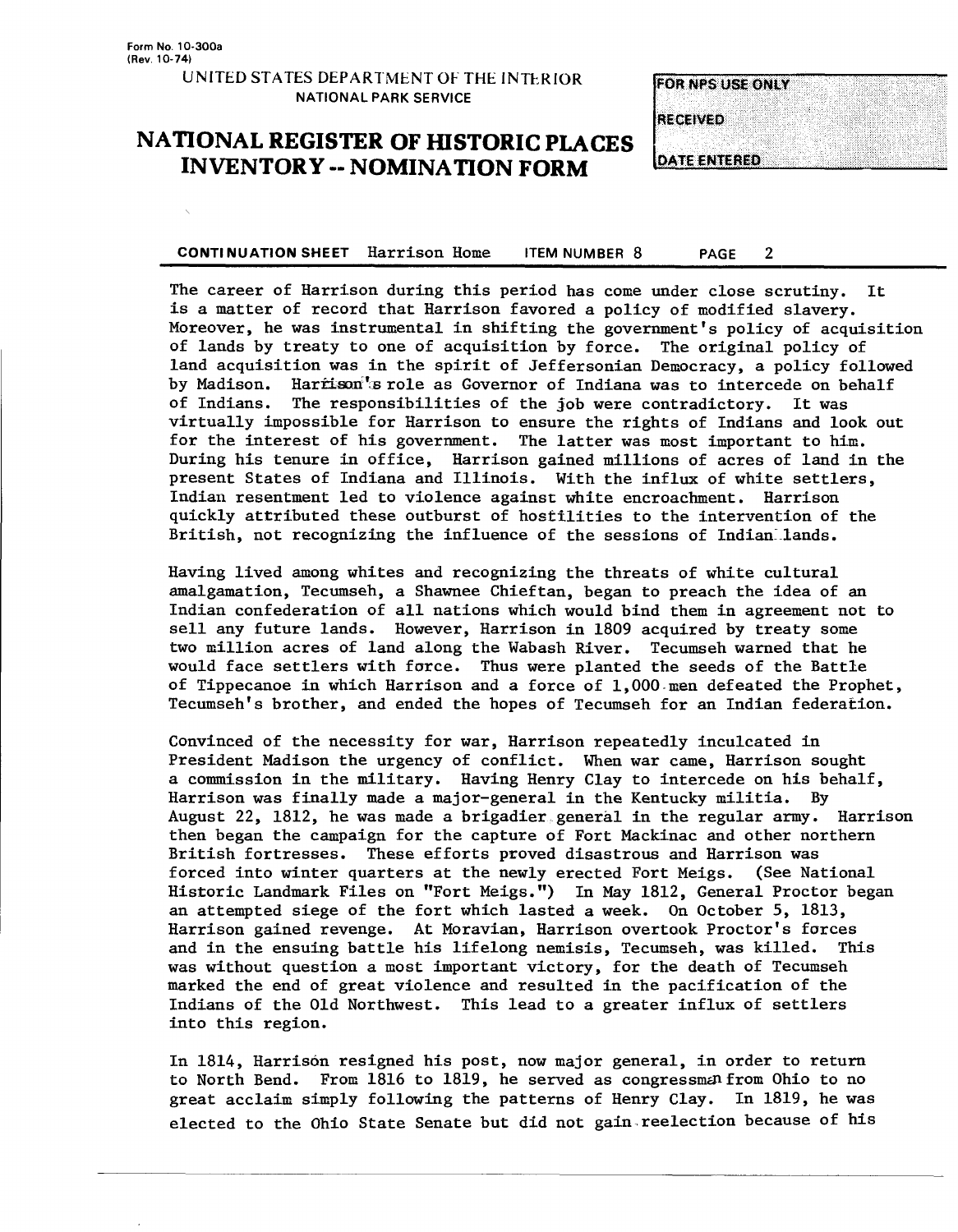## **NATIONAL REGISTER OF HISTORIC PLACES INVENTORY -- NOMINATION FORM**

| <b>FOR NPS USE ONLY</b> |  |  |  |
|-------------------------|--|--|--|
|                         |  |  |  |
| <b>RECEIVED</b>         |  |  |  |
|                         |  |  |  |
| <b>DATE ENTERED</b>     |  |  |  |

CONTINUATION SHEET Harrison Home ITEM NUMBER 8 PAGE 3

views on slavery. He tried to gain the ambassadorship to Mexico in 1824 but was passed over. Then in 1824 he was elected to the United States Senate where he distinguished himself as Chairman of the Committee on Military Affairs. He served in the Senate for three years and on May 24, 1828, was confirmed as Minister td Columbia. This appointment came to an ignominious conclusion as Harrison was forced out the country due to his support of anti-government rebels.

Upon his return, Harrison faced a number of years of financial difficulty. His total income was earned from his position as county recorder in 1834 and the small income from his farm. In 1835, an attempt was made to nominate him for the presiency in an anti-Van Buren move. This effort, though gaining support in New York, Kentucky, and Ohio, was fruitless. Harrison gained electoral wotes and the .plans were laid for success.in 1840. succe

The election of 1840 has gained much attention for its emphasis placed on emotionalism and demagoguery. The Harrison forces played upon the nations remembrances of their military hero and the phrase "Tippecanoe and Tyler Too." Harrison was overwhelmingly elected but was president only a short time succumbing to pneumonia on April 4, 1841 without having instituted any major programs.